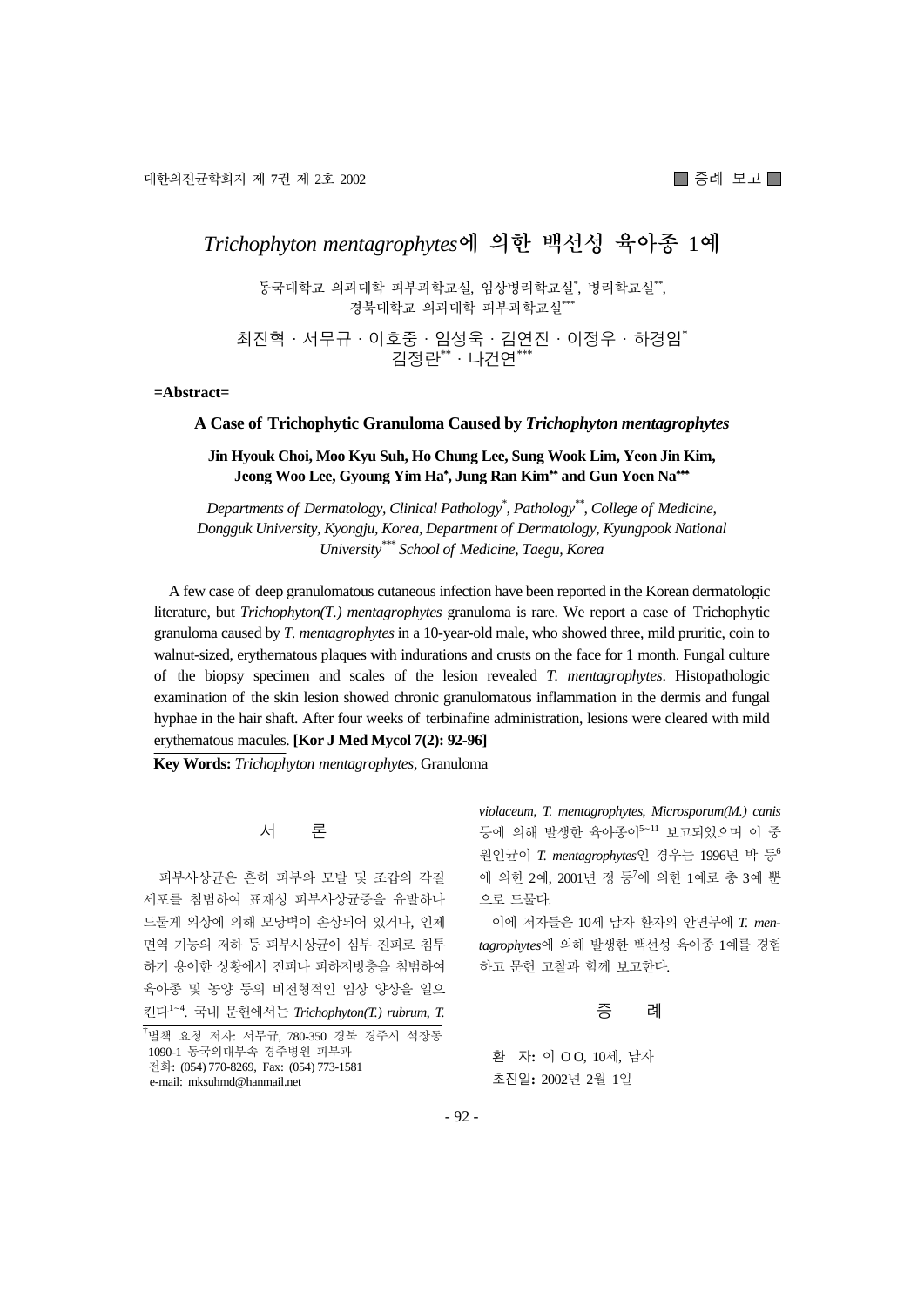최진혁 등: *Trichophyton mentagrophytes*에 의한 백선성 육아종 1예



Fig. 1. Three, discrete to confluent, coin to walnutsized, erythematous plaques with indurations and crusts on the face.

주 소**:** 안면부에 발생한 홍반성 경결성 판

현병력**:** 내원 1개월 전부터 안면부에 인설성 홍반 성 반이 발생하여 중심부에서부터 점차 주변 부위로 퍼지는 양상을 보여 내원 20일 전부터 개인 의원에서 스테로이드 연고로 치료를 받았으나 호전되지 않았고 삼출성 가피를 동반한 홍반성 경결성 판이 발생하여 본원에 내원하였다.

과거력**:** 내원 2개월 전부터 애완용 토끼를 키워왔 으며 그 외 특기사항 없음.

피부 소견**:** 안면부에 경미한 소양증을 동반한 직 경 3.0 cm×2.0 cm, 3.0 cm×2.0 cm 및 5.0 cm×6.5 cm 크기의 세 개의 홍반성, 경결성 판이 관찰되었고 홍 반성 판은 경계가 명확하였고 인설, 농포, 삼출성 가 피가 관찰되었으며 (Fig. 1). 족부 백선이나 체부 백선 은 없었다.

이학적 소견**:** 피부 소견외 특기사항 없음.

검사 소견**:** 일반 혈액 및 말초 혈액 도말 검사, 대소변 검사, 매독 혈청 검사, 간기능 및 신기능 검 사, B형 간염 항원 항체 검사 흉부 X-선 검사 모두 정상 범위 내지 음성을 보였다.



**Fig. 2.** Cream-colored and granular colonies on Sabouraud's dextrose agar at 25℃ for 2 weeks.



**Fig. 3.** Typical spiral hyphae, macroconidia and grapeshaped microconidia of *T. mentagrophytes* are shown in slide culture (Cotton-blue stain,  $\times$ 400).

진균학적 소견**:** KOH 도말 검사상 진균 요소를 발견할 수 없었으나 병변 부위 및 생검조직을 사부 로 배지 (Sabouraud's medium)에 25℃에 2주간 배양 한 결과 크림색의 과립형의 집락이 형성되었으며 (Fig. 2) 집락을 슬라이드 배양 표본을 만들어 Lactophenol-cotton blue로 염색하여 현미경 관찰상 포도송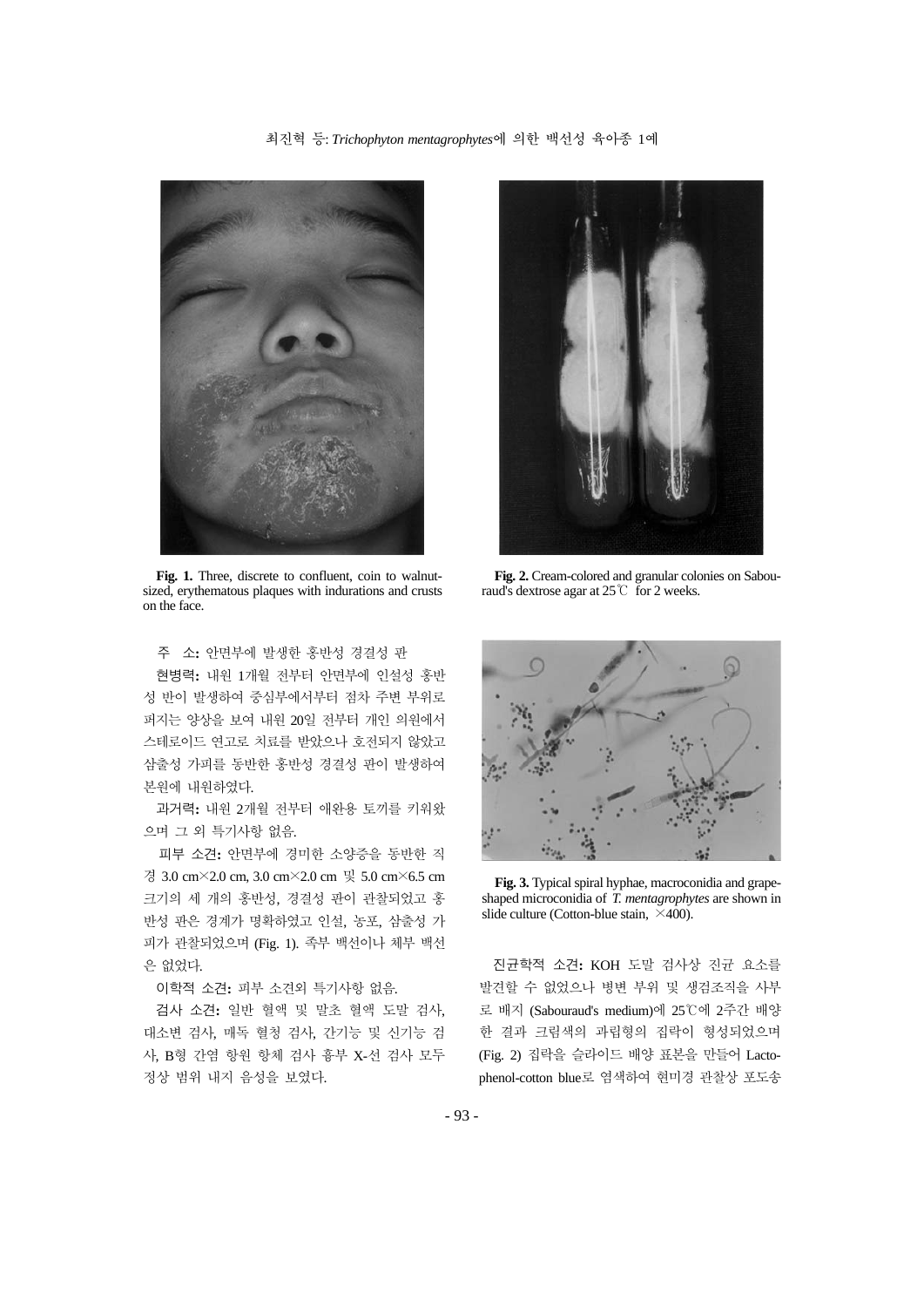#### 대한의진균학회지 제 7권 제 2호 2002



**Fig. 4.** Biopsy specimen shows pseudoepitheliomatous hyperplasia and chronic granulomatous inflammation consisting of lymphocytes, histiocytes, and multinucleated giant cells ( $\hat{H} \& \hat{E}$  stain,  $\times 100$ ).

이 모양의 구형의 소분생자, 대분생자 및 코일 모양 의 나선형의 균사가 관찰되어 (Fig. 3) *T. mentagrophytes*로 동정하였다.

병리조직학적 소견**:** 병변에서 시행한 피부생검의 H & E 염색상 표피의 위상피종성 과형성과 진피내 림프구, 조직구 및 거대세포로 구성된 만성 육아종성 염증을 보였다 (Fig. 4). 또한 PAS 염색 및 methenamine silver 염색상 소수의 균사가 모낭내에 관찰되 었다 (Fig. 5).

치료 및 경과**:** 매일 terbinafine (Lamisil®) 125 mg과 prednisolone 10 mg을 28일간 경구투여 하면서 ketoconazole 연고를 국소 도포하여 호전을 보였다. 치료 개시 1개월 후 병변 부위의 KOH 도말 검사와 진균 배양 검사에 음성을 보였으며 경미한 홍반만 관찰될 뿐 병변의 재발은 관찰되지 않았으며 현재까지 추적 관찰 중이다.

## 고 찰

피부사상균은 드물게 진피나 피하지방층을 침범하



**Fig. 5.** Several hyphae are found around the hair shaft (Methenamine silver stain,  $\times$ 400).

여 비전형적인 임상 양상인 육아종을 유발한다고 알 려져 있으며<sup>1</sup>~<sup>4</sup> , 1883년 Majocchi12,13가 *T. violaceum* 과 *T. tonsurans*에 의해 어린이의 두피에서 발생한 피부사상균에 의한 결절을 "granuloma trichophyticum" 이라 처음으로 명명하였으며 그 후 *T. rubrum*, *T. mentagrophytes*, *T. violaceum*, *T. verrucosum*, *T. tonsurans*, *T. schoenleinii*, *T. audouinii*, *M. canis*, *M. gypseum*, *M. ferrugineum* 등에 의해 육아종이 발생하였다는 보고 가 있다. 국내 문헌에서는 *T. rubrum*, *T. violaceum*, *T. mentagrophytes*, *M. canis* 등에 의해 발생한 육아종이 <sup>5</sup>~<sup>11</sup> 보고되어져 있으며 이 중 원인균이 *T. mentagrophytes*인 경우는 총 3예6,7 뿐으로 드물다.

본 증의 원인균 중 가장 흔한 *T. rubrum*<sup>14</sup>에 비해 *T. mentagrophytes*는 동물친화성 균으로 고양이, 쥐, 소, 개, 토끼 등 많은 동물에서 분리되고 특히 토끼 에서 발생하는 피부사상균증의 원인균 중 대부분을 차지하고, 사람에게 주로 노출 부위에 염증이 심한 두부 독창, 체부 백선, 수발 백선 및 안면 백선을 잘 일으키고 사람에게 분리될 경우 동물로부터의 감염을 의심해야 한다<sup>15</sup>~17. 본 증례에서는 환자가 내원 2달 전부터 애완용 토끼를 길러왔으며, 토끼에서 병변을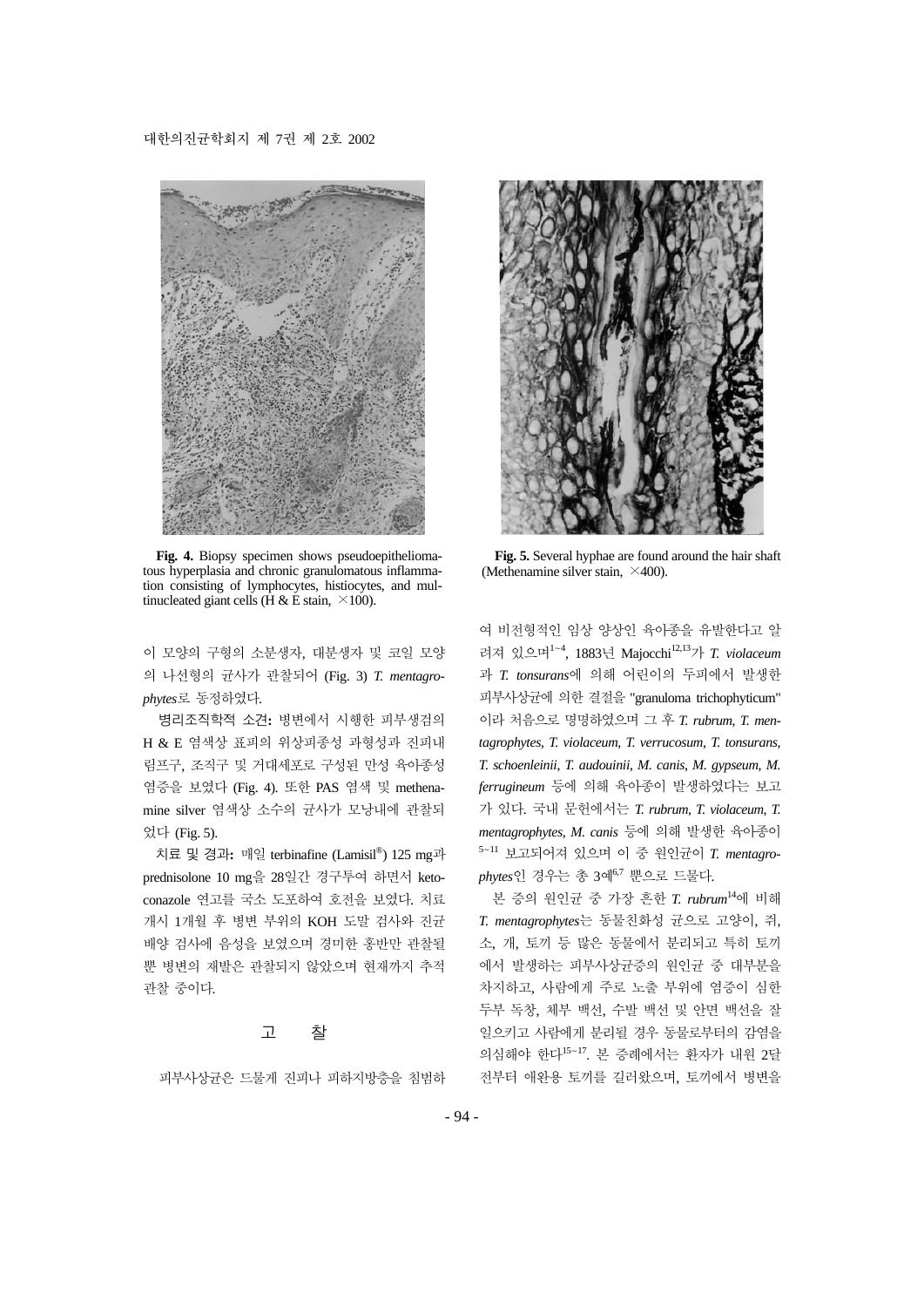확인할 수는 없었으나 토끼에서 감염된 것으로 추정 된다. 본 증의 발생은 건강한 사람에게는 면도, 자주 긁는 것 같은 외상에 의해 모낭의 파괴로 모낭벽이 나 모발 및 진균이 진피에 침범함으로 발생하고 또 한 부신피질 호르몬제나 면역억제제 투여, 후천성 면 역결핍증, 당뇨병, 쿠싱 증후군, 림프종, 백혈병, 만성 간질환 등과 같이 숙주의 면역상태가 저하되어 있는 상황도 유발 요인으로 작용하고4,18~<sup>24</sup> 또한 약 73% 의 환자에서 만성 피부진균증을 관찰할 수 있다고 한다18. 본 증례에서는 약 20여일 간 스테로이드 연고 를 도포하며 경결성 판이 발생한 것으로 생각되며 환자는 의식할 수 없지만 자주 긁는 것 등의 외상 을 추측해 볼 수 있으며 만성 피부진균증은 관찰할 수 없었다.

병리조직학적 검사상 림프구, 조직구, 상피양 세포, 다핵 거대세포 등이 육아종을 형성해 화농성 육아종 을 보이며, 진피와 모발에서 균사를 볼 수 있다<sup>2</sup>. 이 러한 조직 소견이나 진균은 모낭 바로 옆에서는 보 이지 않는 경우가 있으므로 모발이나 모낭이 나올 때까지 연속 절편을 하여 관찰하는 것이 중요하다고 한다<sup>8</sup>. 본 증례에서는 모발에서만 균사를 보였고 진 피내에서는 균사를 관찰할 수 없었다.

본 증의 진단은 KOH 도말 검사 및 진균 배양을 통해 가능하나 간혹 이러한 진균학적 검사에 음성으 로 나와 가능성을 간과하는 경우가 있으므로 만성 피부진균증이 있거나, 외상의 과거력이나 세포 면역 기능의 저하 등이 동반되었을 경우는 피부생검도 중 요한 방법으로 생각되며 피부 심부 진균증, 피부 결 핵, 부정형 나병, 세균감염, 종양 등으로 오인될 수 있기에1,12,13 조기 진단이 중요하다.

본 증은 자연 치유가 될 수 있으나 심한 반흔이 발생할 수 있으므로 표재성 진균증과는 달리 국소적 항진균제로는 불충분하며 반드시 경구용 항진균제의 투여가 권장되며, griseofulvin, ketoconazole, itraconazole, terbinafine 등이 치료에 사용될 수 있으며1,3,4,21,25 Gupta 등<sup>26</sup>은 terbinafine으로 치료하여 좋은 치료 효 과를 보았다고 하였다. 본 증례에서는 terbinafine을 28일간 경구투여하여 부작용 없이 치료되었고 경미한 홍반만 관찰될 뿐 병변의 재발은 관찰되지 않았으며 추적 관찰 중이다.

## 참 고 문 헌

- 1. Martin AG, Kobayashi GS. Superficial fungal infection: Dermatophytosis, tinea nigra, piedra. In: Freedberg IM, Eisen AZ, Wolff K, et al, eds. Dermatology in general medicine. 5th ed. New York: McGrawHill, 1999: 2346-2328
- 2. Rippon JW. Medical mycology: The pathogenic fungi and the pathogenic actinomycetes. 3rd ed. Philadelphia: WB Saunders, 1988: 199-205
- 3. Odom RB, James WD, Berger TG. Andrew's disease of the skin. 9th ed. Philadelphia: WB Saunders, 2000: 369-370
- 4. 김기홍, 전재복, 유희준. 피부 및 심재성 진균증. 피부과학. 개정 4판. 서울: 여문각, 2001: 337- 338
- 5. 김연진, 최진혁, 방장석 등. 하지에 발생한 *Trichophyton rubrum*에 의한 모낭주위 육아종 1예. 의진균지 2000; 5: 135-139
- 6. 박상훈, 이광훈, 방동식, 이정복. *Trichophyton mentagrophytes*에 의한 육아종 2예. 의진균지 1996; 1: 113-117
- 7. 정재호, 유민영, 윤석권, 김한욱. 피부사상균에 의한 Majocchi's granuloma 4예. 의진균지 2001; 6: 37-41
- 8. 김광, 채영수, 서기석, 김상태. 피부사상균에 의 한 육아종의 임상 및 조직학적 소견. 대피지 1992; 30: 794-801
- 9. 김양안, 이광훈, 이정복, 서순봉. *Trichophyton violaceum*에 의한 육아종 1예. 대피지 1989; 27: 304-307
- 10. 김의한, 오신택, 김성욱 등. 면역억제제 투여 후 발생한 *Trichophyton rubrum*에 의한 육아종 1예. 대한의진균학회 제5차 학술대회 초록 1998: 39
- 11. 전진곤, 백용관, 이호균, 김종민. *Trichophyton rubrum*에 의한 육아종 1예. 대피지 2002; 40: 200-202
- 12. Majocchi D. Sopra una nuova tricofizia (granuloma trichofitico), studi clini micrologici. Bull R Acad Med Roma 1883; 9: 220. Cited from reference 13